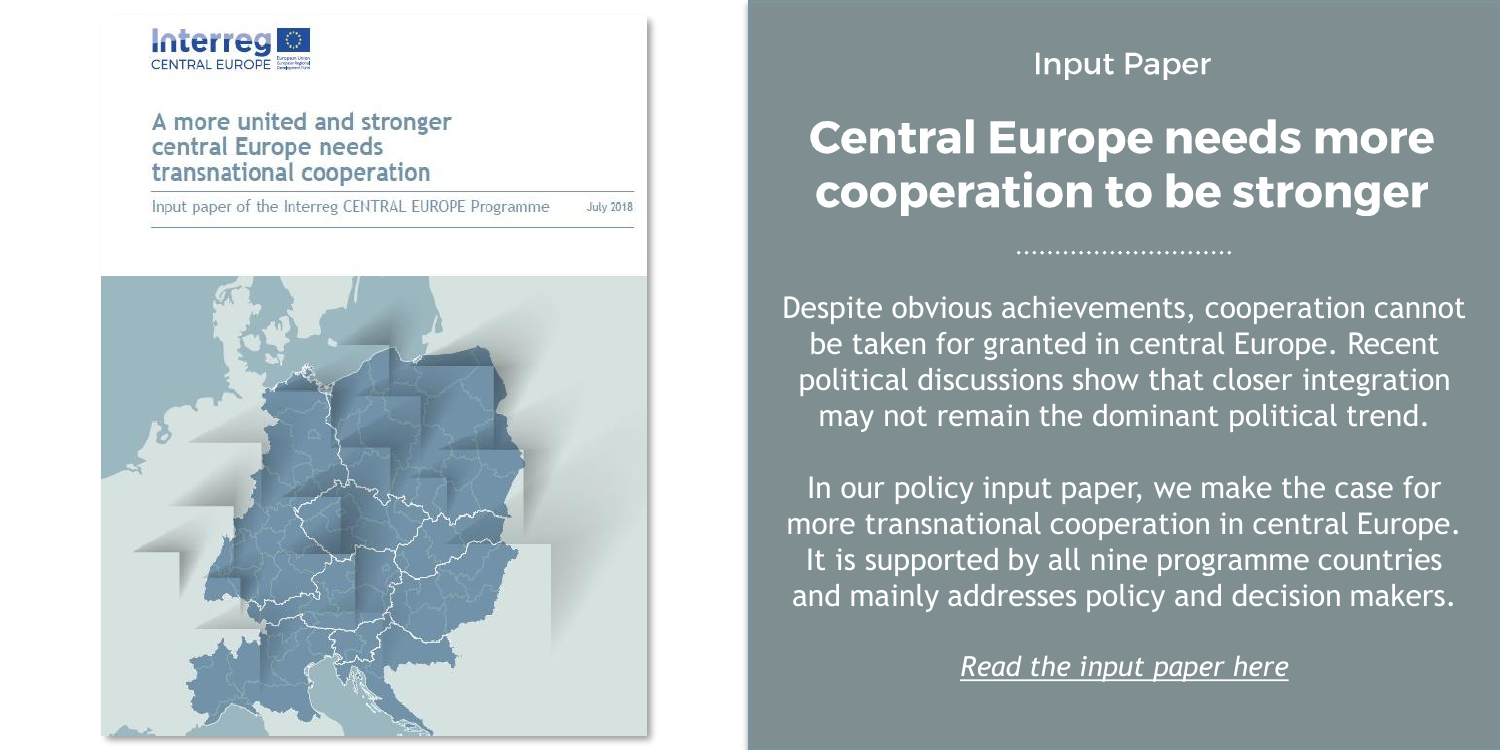#### **Impact Study**

### **Analysis of potential challenges** and impacts of cooperation

*"Cooperation between countries is essential to make central Europe as a functional area more resilient to outside shocks."* This is one of the key conclusions of a new study by The Vienna Institute for International Economic Studies (wiiw).

In their study, a group of economists from wiiw analysed the contributions of Interreg CENTRAL EUROPE to economic, social and territorial cohesion in central Europe.

*Find the wiiw study and an interview here*





OCTORER 2018

 $\mathbb{Z}$ 

**Final Report** 

Socio-economic challenges, potentials and impacts of transnational cooperation in central Europe

The Vienna Institute for International Economic Studies Wiener Institut für Internationale Wirtschaftsvergleiche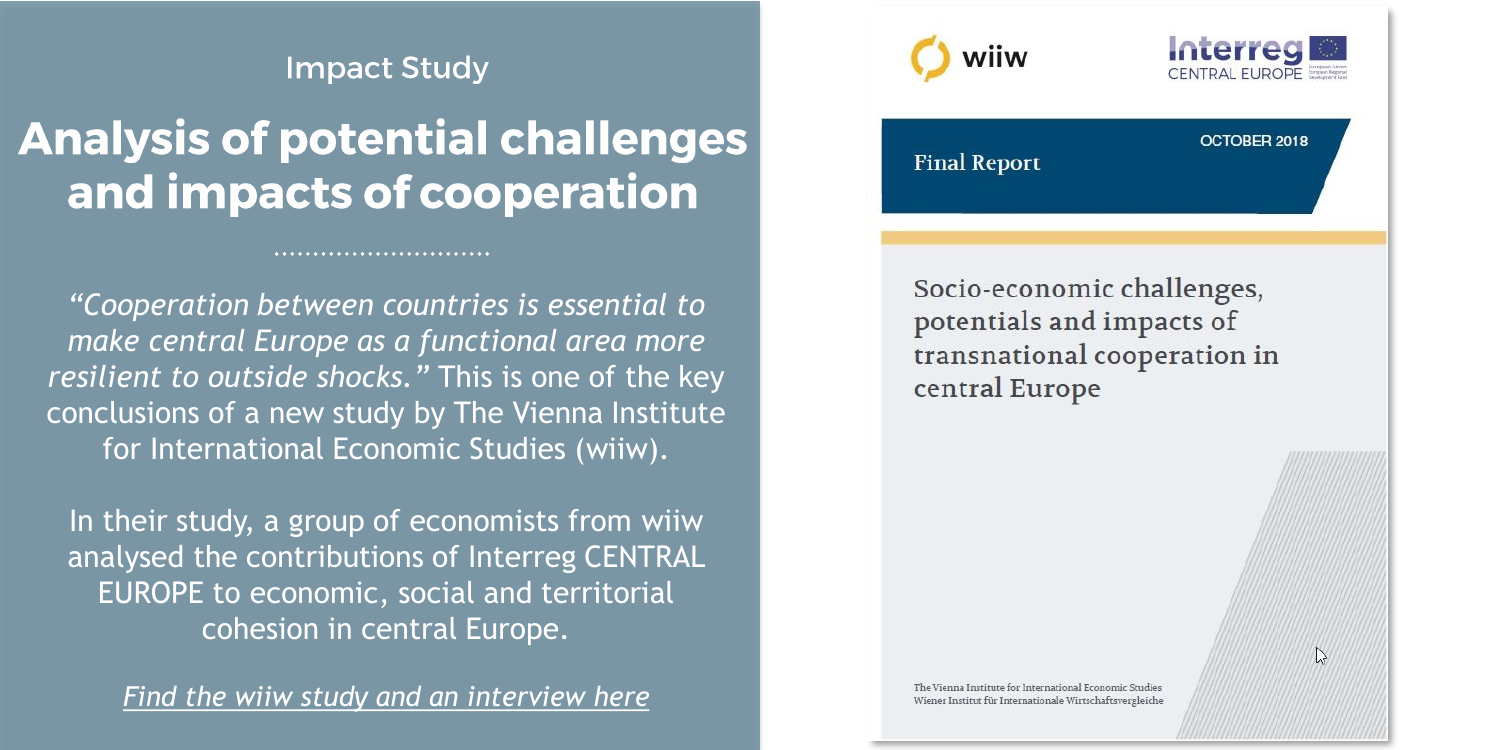

#### **Cooperation map**

## **Cooperation links regions and** cities in central Europe

We have published a new map that illustrates cooperation linkages in our 85 currently funded projects across the programme area.

The map shows that regional participation and bilateral cooperation links between the regions in central Europe are numerous and well spread. The core of our cooperation, shown by a strong red triangle, evenly involves regions from all nine programme countries.

*Download the cooperation map here*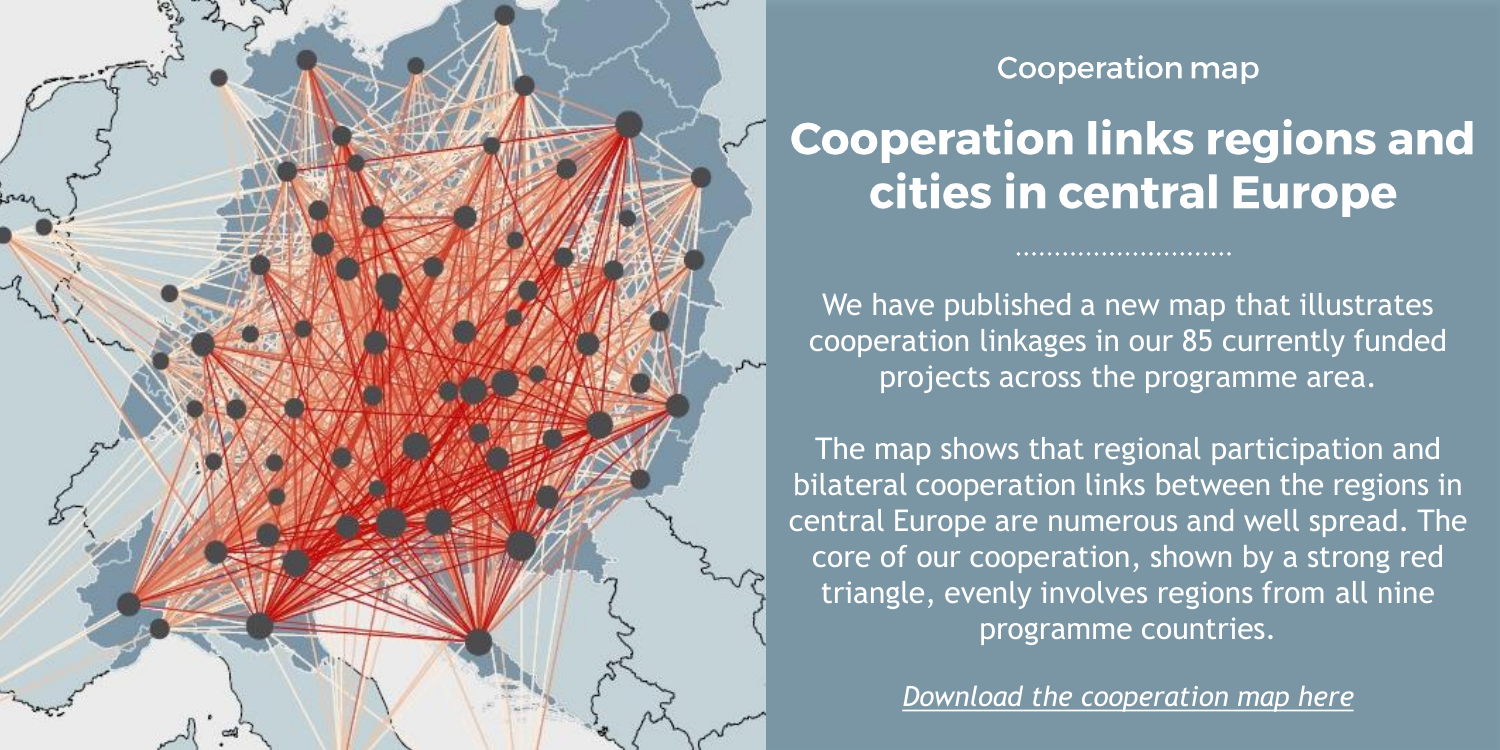#### **Leaflet**

### Why is cooperation central at the heart of Europe?

We have put together key arguments from the external impact study and our policy input paper in a new leaflet.

It provides a brief overview of how our programme makes central Europe stronger, how we connect regions and cities and how we protect people.

> *Download your copy here or order at info@interreg-central.eu*